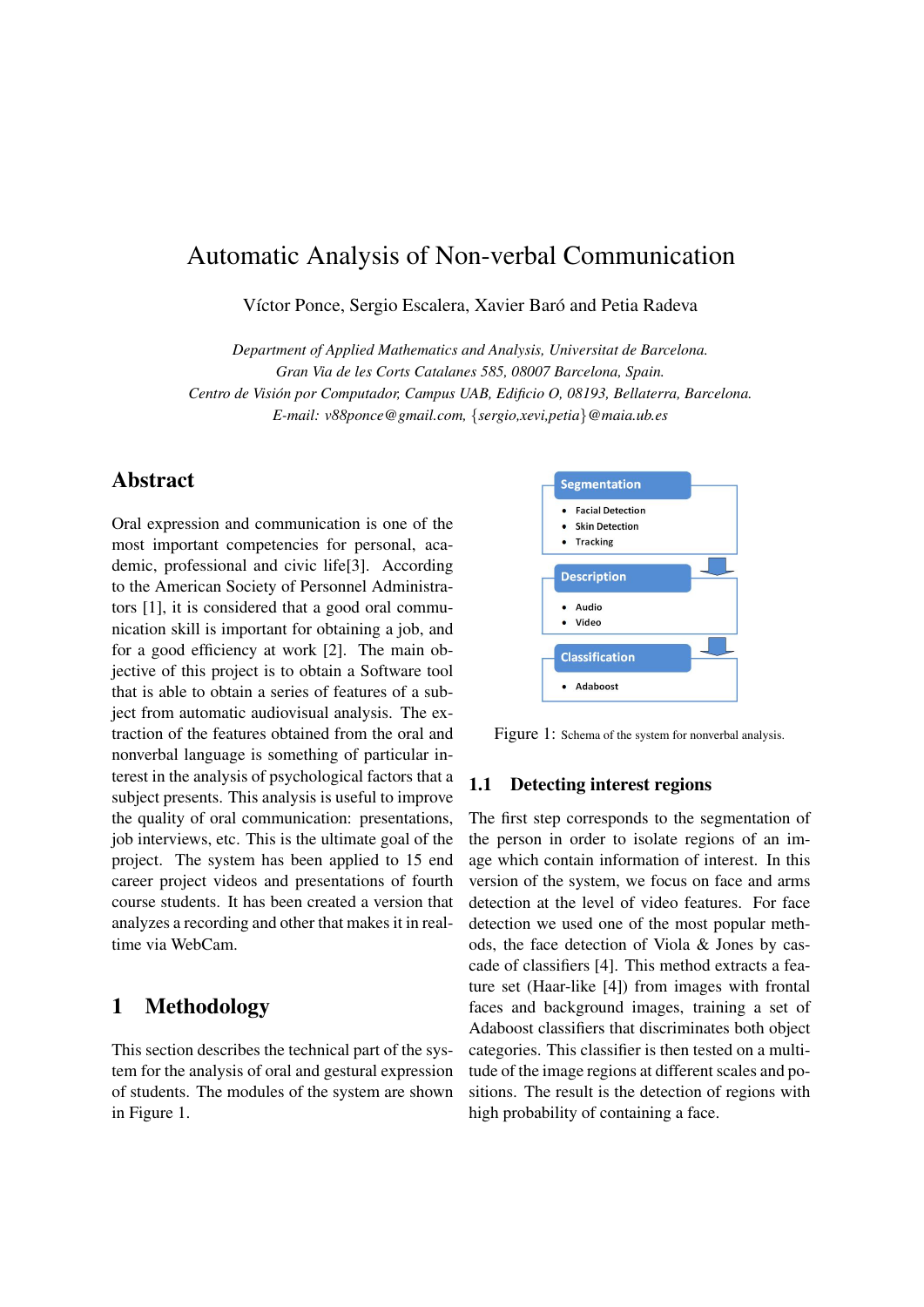Besides facial regions detected by the previous method, the pixels inside the face region are used to identify more precisely the exact skin color of the subject, and thus, finding the areas of highest probability to correspond to hands and arms [5].

Once we have found the candidate points belonging to a hand or a arm, the next step of segmentation is grouping. For this task, we define hands and arms as groups of nearby points that define a high density area. On the left side of Figure 2 we show the greater density group by squares, corresponding to the arms. On the right, we show the superposition of these squares on the original images. Once we have segmented image regions of interest, this process is repeated for all frames of the video. Since these regions are moving smoothly in the time, information on the regions of previous frames is used to strengthen future detections by a robust tracing process of regions.

### 1.2 Description of detected regions

Once we have identified the areas corresponding to the head, hands, and arms through the methods described in the previous section, we use the coordinates of these positions over time to extract a set of descriptors that codify information about the behavior of subject. In the work presented in [7], the authors define four general indicators that define the success of communication and evaluated them in environments of interest and dominance from social interactions. The four indicators are defined as follows:

 $\diamond$  **Activity**: This is defined by the amount of speech if a subject in a dialogue.

 $\diamond$  Stress: It is defined as the body agitation of subjects in the dialogue.

 $\diamond$  Involvement: This includes patterns of behavior determining that a subject is "submerged" in the dialogue.

 $\diamond$  **Backup mirror**: This defines the affinity between participants in a conversation from imitation gestures and speech patterns.



Figure 2: Grouping of features.

In our case, mirroring is not a valid indicator, since just one person appears in the video sequence. For the remaining cases we identified a set of different descriptors grouped by indicators, as shown in Figure 2. Next, we give a short description of each one.

#### 1.2.1 Activity Descriptors

 *speech*: Percentage of time that has been speaking. To calculate this feature has been used a software which gets from a video with audio the vector of activation and activation of the voice over time.

 *non speech*: Percentage of time that the subject has not been talking.

 *pauses*: Number of intervals of more than two seconds that the subject has not been talking.

#### 1.2.2 Stress descriptors

 $\circ$  right agit: Average of time shaking the right arm. The upheavals have been calculated from the accumulation of distances between the coordinates of regions in consecutive frames.

 $\diamond$  head agit: Average of time shaking the head.

- $\Diamond$  left agit: Average of time shaking the left arm.
- $\Diamond$  agit: Average of time of general agitation.
- $\Diamond$  right\_direc\_agit: Quantity of rightwards shift.
- left direc agit: Quantity of leftwards shift.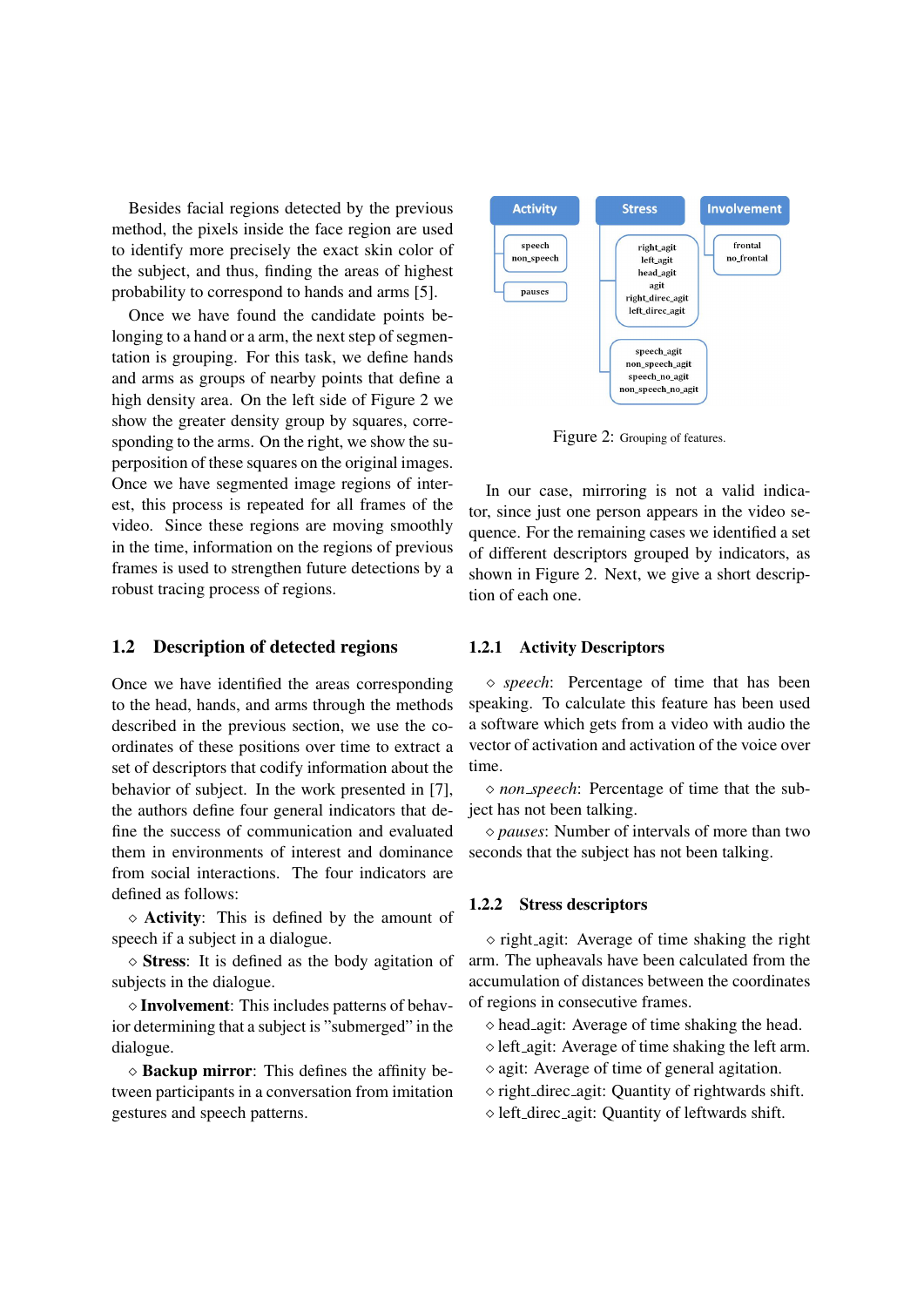$\Diamond$  speech agit: Percentage of captures with high shaking and speaking.

 non speech agit: Percentage of captures with high shaking, but not speaking.

 $\Diamond$  speech no agit: Percentage of captures with no shaking, but speaking.

 $\Diamond$  non speech no agit: Percentage of captures with no shaking and no speaking.

### 1.2.3 Involvement descriptors

 $\Diamond$  frontal: Front capture Percentage (those frames where the subject looks to the public or the court). Although the color model can track facial lossless, we apply frontal face detector [4] to determine the percentage of frames where the subject addressed to the public.

 $\Diamond$  no frontal: Percentage of catches front (Those in which the subject is not looking to the public/court).

### 1.2.4 Classification

The objective of our tool is to extract those patterns that distinguish the better quality of presentations of those with fewer quality, quantifying the relevance of each of them. For thus, once the regions of interest have been detected, tracked, and described, we use statistical classifiers to analyze the data regarding the quality of the presentation. In particular, Adaboost has been used for training [6]. Using Adaboost, we train a classifier which combines different simple decisions to obtain a strong hypothesis of the conversation. This method not only makes a selection of the most relevant hypothesis, but also provides a rule combination based on a weighted sum of the characteristics. Details about this algorithm can be found in [6]. In the evaluation part of the system, this method is used to find a classifier which separates between two main groups of conversations, those of higher "quality" from those of fewer "quality". Moreover, it has also been used to analyze the order in which the characteristics are selected from higher to less relevance (ranking).



Figure 3: Examples of detected regions for different students. GUI: Detected regions on the left, segmentation on the right and statistics bars on the bottom.

# 2 Results

Next, we describe the data analyzed, methods and evaluation of the proposal.

 $\diamond$  Data: The data analyzed consist on 15 videos recorded in presentations of final year project and 15 defenses of projects of a fourth-year elective course in Computer Science Degree from the University of Barcelona. All sequences have been recorded in frontal position towards the subject along with the tribunal, so he could capture the deviation regarding the frontal position and fixation of the subject's gaze.

 $\diamond$  Methods: we have used the system described in the previous section to analyze the videos. Some results and the final GUI are shown in Figure 3. All regions have been normalized regarding the detected facial area in order to make comparable the values of the characteristics obtained by all students. This step is important because depending on the distance from the student to the camera, the displacement of the pixels can be larger or smaller even when the agitation rate between different subjects is the same. Regarding the classifier, we allow it to do a selection of the eight most relevant characteristics.

 Evaluation: There have been two types of evaluations. The first consist of finding those features which correlate better the punctuation of students with behavior patterns. Although this final note is influenced by other aspects such as quality of